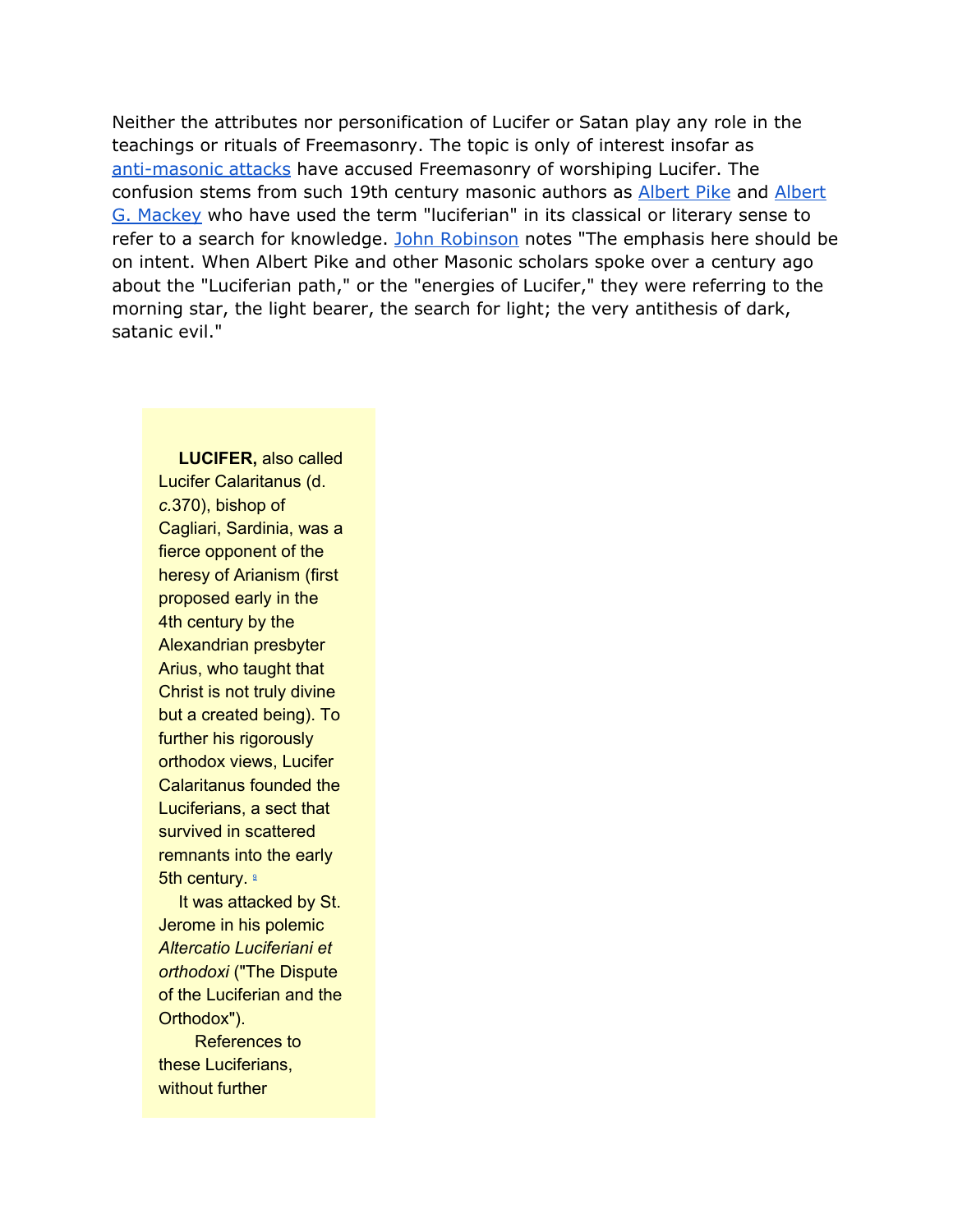explanation, has perhaps lead subsequent writers such asNesta H. [Webster](http://freemasonry.bcy.ca/anti-masonry/webster_n.html#01) to erroneously assume that they were satanic.

"Lucifer" is the Latin term originally used by the Romans to refer to the planet [Venus](http://freemasonry.bcy.ca/anti-masonry/venus.html) when that planet was west of the sun and hence rose before the sun in the morning, thereby being the morning star.

The same planet was called Hesperus, Cesperugo, Vesper, Noctifer, or Nocturnus, when it appeared in the heavens after sunset. Although 19th and 20th century occultists would equate other goddesses such as Astarte, Ashtoreth, Lilith, Isis, Cemeramis, Mari, and Ishtar with Venus, links between the cultures and attributes represented are not historically clear. Lucifer as a personification is called a son of Astraeus and Aurora or Eos, of Cephalus and Aurora, or of Atlas. He is called the father of Ceyx, Daedalion, and of the Hesperides. Lucifer is also a surname of several goddesses of light, such as Artemis, Aurora, and Hecate. [1](http://freemasonry.bcy.ca/texts/luciferandsatan.html#1)

The word appears to have entered the religious lexicon when the Hebrew expression in Isaiah 14:12, "HeYLeL BeN-ShaCHaR." (meaning "bright son of the morning/dawn," "bright [and] morning star," "glowing morning star," or "shining one, son of the dawn.") [2](http://freemasonry.bcy.ca/texts/luciferandsatan.html#2). was translated to "Phosphorus" (the Greek word for Venus as the morning star) in the Septuagint, and then translated into "Lucifer" in the Vulgate (from the Greek Septuagint). Isaiah 14, taken as a whole, is a parable, or prophecy of denunciation against the Kings of Babylon, specifically Tiglath-pileser III [3](http://freemasonry.bcy.ca/texts/luciferandsatan.html#3) In verse 12, the prophet characterizes the arrogance of Tiglath-pileser III as if the king had thought himself fit to appear in the sky as the morning star, but has fallen to earth, being brought low by the vengeance of the Lord against those who would exalt themselves and persecute the Lord's people (i.e., the Israelites).

Origenes Adamantius (185 CE - 254 CE), an important Christian scholar of the early Greek Church, and Augustine of Canterbury (d. May 26 604/605 CE), founder of the Christian Church in southern England, both interpreted the use of the term Lucifer as a reference to the Devil.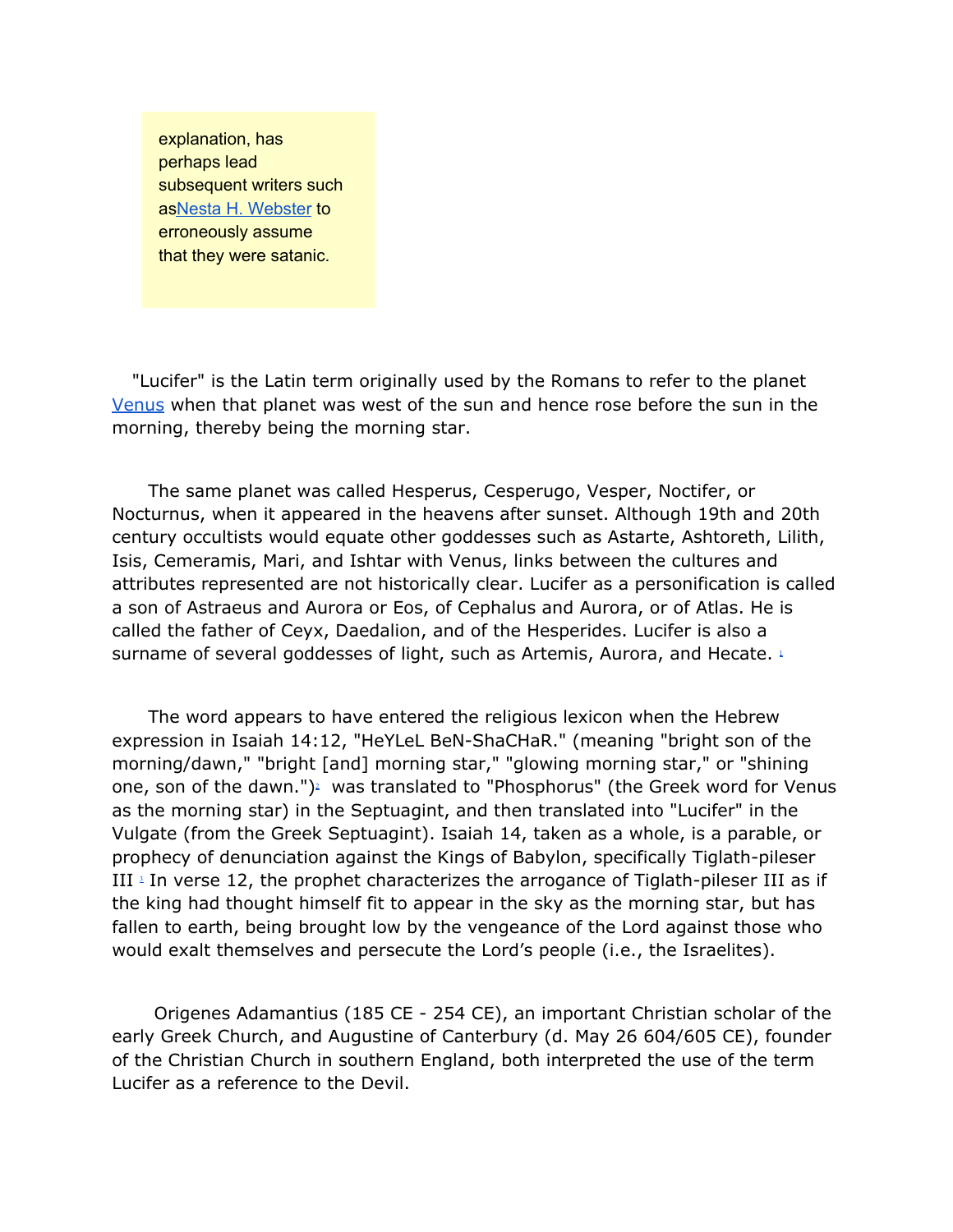The name Lucifer was applied to Satan by St. Jerome and later to the demon of sinful pride by Milton in *Paradise Lost.* Lucifer is the title and principal character of the epic poem by the Dutch playwright, Vondel (who uses Lucifer in lieu of Satan), and a principal character in the mystery play by Imre Madach, "The Tragedy of Man". Blake pictured Lucifer in his illustrations to [Dante](http://freemasonry.bcy.ca/biography/alghieri_d/alghieri_d.html). George Meredith's sonnet*Lucifer in Starlight* addresses the "fiend" as Prince Lucifer. To Spenser in *An Hymne of Heavenly Love,* Lucifer is "the brightest angel, even the Child of Light." In Ovid's *Metamorphosis,* Lucifer is the morning star and father of Ceyx. He is described as riding a white horse (clarus equo, book XV.189) and his face is characterized by a bright gladness (see XI.270 ff. Lucifero genitore satus patriumque nitorem ore ferens Ceyx). Also see Books II.115 and 723, IV.629,665.

**LUCIFER** *shining one, i.e.* the morning star, as explained by the following words 'son of dawn,' *Is*14:12). - The word is applied by the writer of the prophecy to the King of Babylon, partly in reference to the astrology for which Chaldaea was famous in ancient times, partly to the prevailing belief in the deification of heroes. The king of Babylon had complacently looked forward to the time when he would ascend into heaven and exalt his throne above the stars of God. But in reality his dead body would be treated with the utmost contempt. ''a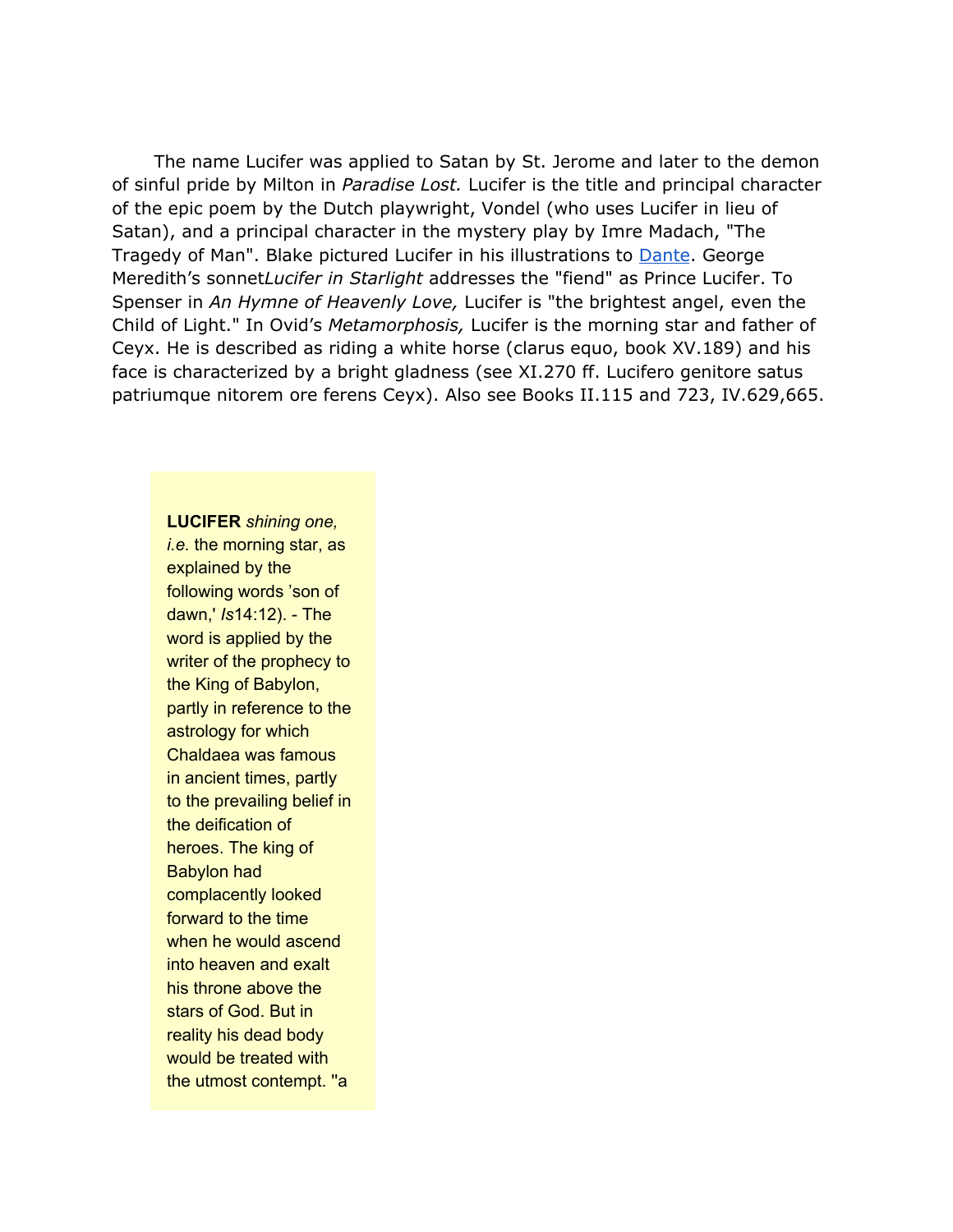carcass trodden under foot', while his soul would descend into Sheol, and there receive but an empty honour from the shades, astounded that the great and mighty king could become like one of themselves. [4](http://freemasonry.bcy.ca/texts/luciferandsatan.html#4)

The word "satan" is from a Hebrew word, "sathane", meaning adversary or calumniator; in original Jewish usage (see the book of Job), the satan is the adversary, not of God, but of mankind; i.e., the angel charged by God with the task of proving that mankind is an unworthy creation. [5](http://freemasonry.bcy.ca/texts/luciferandsatan.html#5) Note though, that Balaam's satan (Numbers 22:23-33) protects him from harm. 4

Later, as [Judaism](http://freemasonry.bcy.ca/anti-masonry/judaism.html) absorbed such ideas as Zoroastrian dualism and concepts about angels during the Exile, and then as Christianity echoed various concepts from earlier religions, the concept of an evil power ruling an underground domain of punishment for the wicked became fixed in Christian doctrine. In such a doctrine, elements of the Graeco-Roman god Pluto/ Vulcan/ Hephaestus, the Underworld, and various aspects of Nordic/Teutonic mythology may be traced.

The Latin name of Phosphorus, Venus as the morning star, is the light bringer which heralds the dawn. The name is sometimes applied to the planet as the evening star as well, although Hesperus is properly its name then. By a curious chain of reference, the passage in Luke 10:18 was thought to refer to Isaiah 14:12, in which the star is used metaphorically for the monarch of Babylon. Thus Lucifer became the chief of the fallen angels, the name borned by Satan before his rebellion. [7](http://freemasonry.bcy.ca/texts/luciferandsatan.html#7)

"From a supposed reference to this passage in our Lord's words. 'I beheld Satan fallen as lightning from heaven' (Lk 10:18), in connexion with Rev 9:1-11 (the language of 9:1 being in part probably derived from this passage), Lucifer came in the Middle Ages to be a common appellation of Satan. The star of *Rev* 9:1-11 is a fallen angel who has given to him the key of the abyss, from which he sets loose upon the earth horribly formed locusts with scorpions' tails, who have, however, power to hurt only such men as have not the seal of God on their